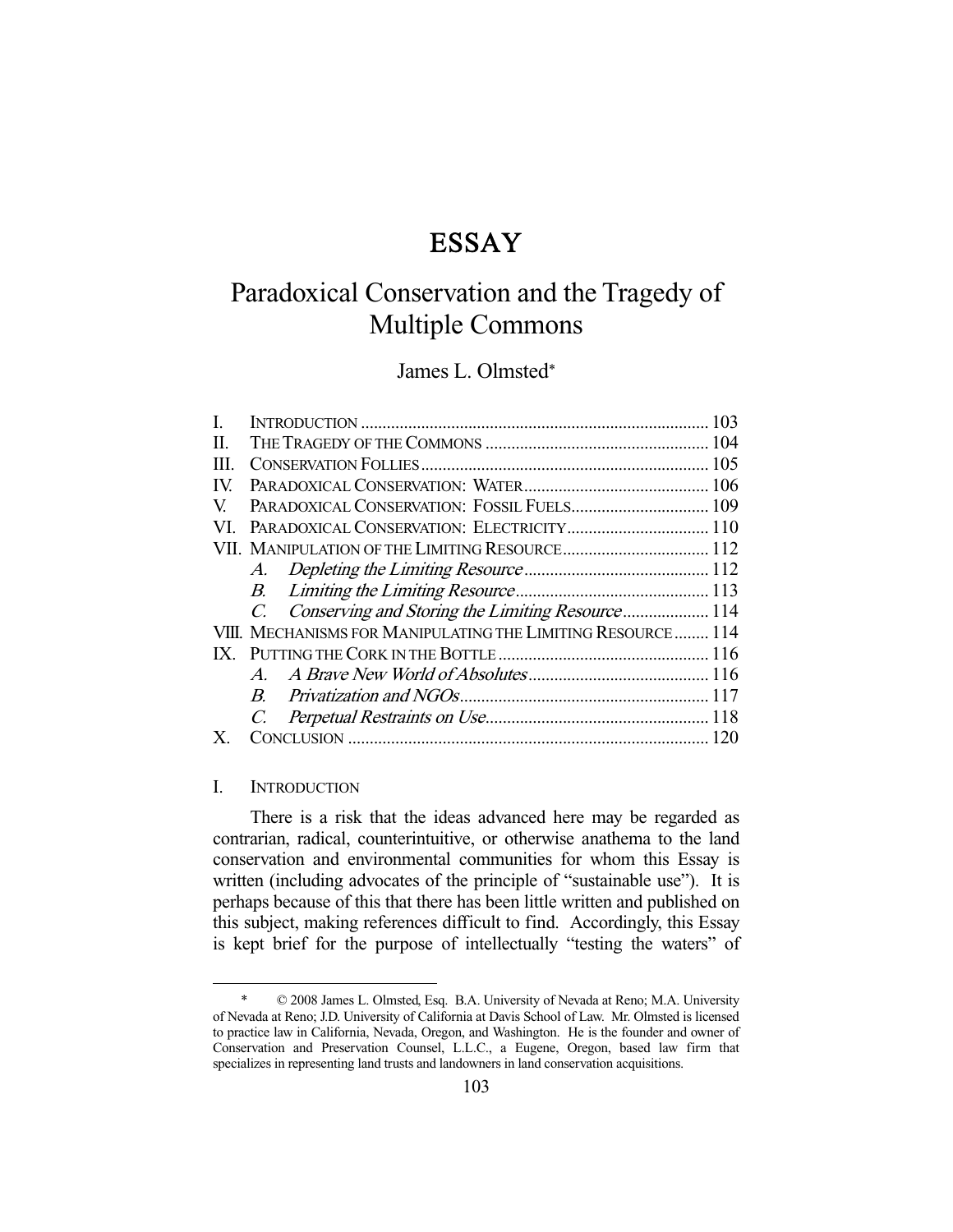several novel ideas. It is left to the experience and prescience of the reader to respond in some fashion to the ideas introduced here and to indicate if these ideas merit further action, even if that action is strenuous rebuttal.

 There is one more important consideration that the reader must note. All of the observations, analyses, and conclusions contained herein will be played out in a world that is already struggling to understand and adapt to global warming and climate change. While most of this Essay can be related to issues associated with global warming, discussions that relate to air pollution and emissions of greenhouse gases are particularly relevant. Because it is safe to assume that most readers of this Essay will be familiar with the multiple, complex, and interactive aspects of global warming, there will be little discussion of this subject.<sup>1</sup>

#### II. THE TRAGEDY OF THE COMMONS

-

 Anyone reading this Essay is likely familiar with the concept popularly known as the "tragedy of the commons." The concept can be traced back to Aristotle and, more recently, to an 1833 tract by William Lloyd.<sup>2</sup> However, it was the 1968 Science essay by Garrett Hardin that introduced the tragedy of the commons into the mainstream.<sup>3</sup> The tragedy of the commons refers to the social and economic consequences of allowing individuals free and unlimited access to some form of

 <sup>1.</sup> For those readers who seek a convenient and easily accessible list of the most authoritative and the most circulated works on global warming to date and the most comprehensive and influential compilations of global climate change related data and analysis, see generally INTERGOVERNMENTAL PANEL ON CLIMATE CHANGE, CLIMATE CHANGE 2007: THE PHYSICAL SCIENCE BASIS (Susan Solomon et al. eds., 2007), available at http://www.ipcc.ch/ ipccreports/ar4-wg1.htm; INTERGOVERNMENTAL PANEL ON CLIMATE CHANGE, CLIMATE CHANGE 2007: IMPACTS, ADAPTATION AND VULNERABILITY (Martin Parry et al. eds., 2007), available at http://www.ipcc.ch/ipccreports/ar4-wg2.htm; INTERGOVERNMENTAL PANEL ON CLIMATE CHANGE, CLIMATE CHANGE 2007: MITIGATION OF CLIMATE CHANGE (Bert Metz et al. eds., 2007), available at http://www.ipcc.ch/ipccreports/ar4-wg3.htm; SIR NICHOLAS STERN, THE ECONOMICS OF CLIMATE CHANGE: THE STERN REVIEW (2006). For extended research works on global climate change effects on biodiversity, see IDENTIFICATION AND GAP ANALYSIS OF KEY BIODIVERSITY AREAS: TARGETS FOR COMPREHENSIVE PROTECTED AREA SYSTEMS (Peter Valentine ed., 2007); ECOSYSTEMS AND HUMAN WELL-BEING: BIODIVERSITY SYNTHESIS (José Sarukhan & Anne White eds., 2005); A GLOBAL SPECIES ASSESSMENT: 2004 IUCN RED LIST OF THREATENED SPECIES (Jonathan E.M. Baillie, Craig Hilton-Taylor & Simon N. Stuart eds., 2004); NAT'L ASSESSMENT SYNTHESIS TEAM, U.S. GLOBAL CHANGE RESEARCH PROGRAM, CLIMATE CHANGE IMPACTS ON THE UNITED STATES: THE POTENTIAL CONSEQUENCES OF CLIMATE VARIABILITY AND CHANGE (2001), available at http://www.usgcrp.gov/usgcrp/Library/nationalassessment/00intro.pdf.

<sup>2.</sup> Bonnie J. McCay & James M. Acheson, Human Ecology of the Commons, in THE QUESTION OF THE COMMONS: THE CULTURE AND ECOLOGY OF COMMUNAL RESOURCES 1 (Bonnie J. McCay & James M. Acheson eds., The University of Arizona Press, 1990) (1987).

<sup>3.</sup> Garrett Hardin, the Tragedy of the Commons, SCIENCE, Dec. 13, 1968, at 1243.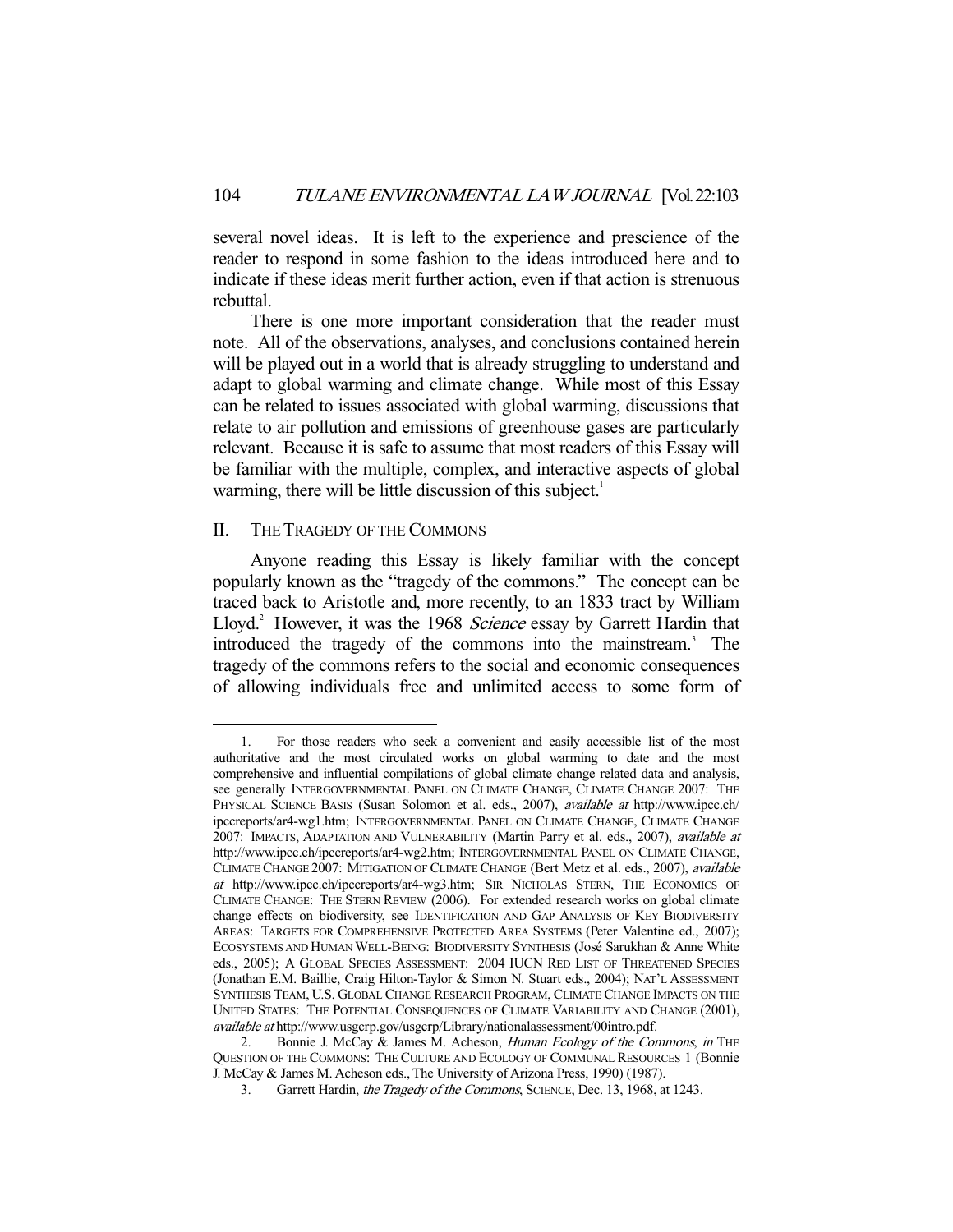commons. Such commons might include areas for animal grazing, water sources, and forests. In a tragedy-of-the-commons scenario, individuals will maximize their proclivity to exploit the commons, because they can benefit directly, while the costs can be distributed across all other resource users.<sup>4</sup> The inevitable consequence of such free access is the complete depletion of the common resource.<sup>5</sup> One can also conceive of a "negative commons." In a negative commons, the impact occurs from the ability to pollute a resource without direct consequence to the polluter. Water and air pollution are obvious examples, with the pollution of the atmosphere by the emission of greenhouse gases as perhaps the ultimate example of the tragedy of the commons.

 The following Parts will explain how altruistic behaviors intended to conserve a natural resource in one commons (including those that succeed in doing so) may paradoxically intensify the use, and thereby exacerbate the depletion of, other natural resources in other commons both negatively and positively. In other words, by limiting our use of a specific natural resource, the portion of that resource thought to have been preserved may, in reality, ultimately be reallocated to other users who then leverage that resource to consume more of other resources in other commons.

#### III. CONSERVATION FOLLIES

-

 Confronted with an unregulated commons, there will frequently be those who voluntarily, for ethical reasons, constrain themselves to take only their fair share, or even less. There will also be those users of the resource of similar altruistic motives who will urge all the users of the unregulated commons to voluntarily limit their consumption. Because there will often be disagreement as to whom should limit their usage and by how much, the seemingly objective, but inherently ambiguous, standard of "sustainable use" is often urged upon the more profligate users of the commons.

Id. at 1243; see also PROPERTY RIGHTS: COOPERATION, CONFLICT, AND LAW (Terry L. Anderson & Fred S. McChesney eds., 2003) (noting problems stemming from open access to natural resources and introducing the concept of managing such resources as common property).<br>5. Id.  $Id.$ 

 <sup>6.</sup> A similarly negative view of the use of the term and/or concept of "sustainability" is reflected in a recent work by Eric T. Freyfogle:

Sustainability for many implies a life that is stagnant and repetitive. It implies restrictions that keep us from growing, changing and enjoying new experiences. Bureaucrats might find the term useful, given its all-things-to-all-people flexibility. But politicians are well aware of its rhetorical limpness. . . . Even former vice president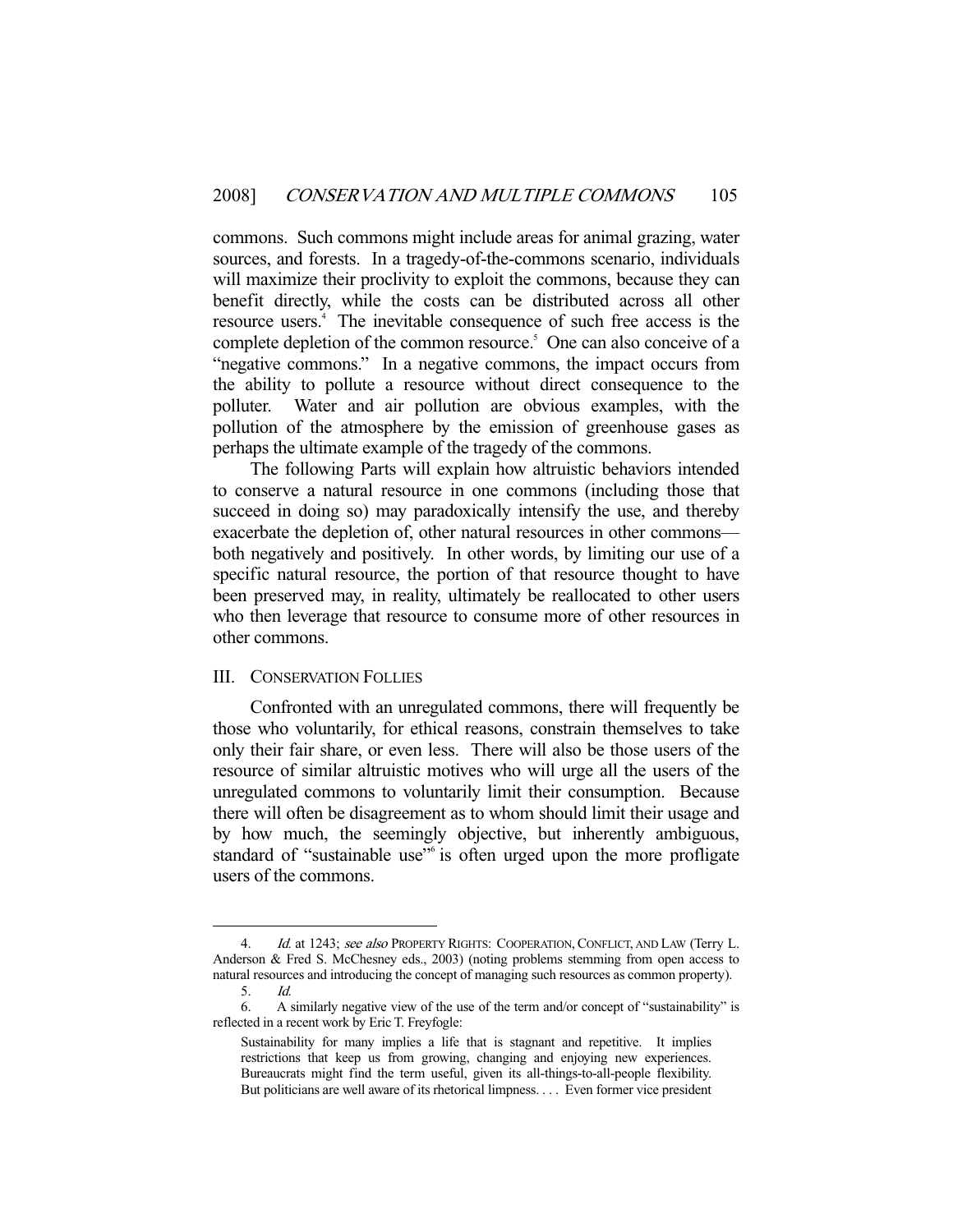Ironically, such limitation may sometimes result in what may be referred to as "paradoxical conservation." The concept of "paradoxical conservation" serves as a useful proxy for the complex and counterintuitive phenomenon that is at the heart of this Essay. Quite simply, altruistic decreases in the use of a scarce natural resource in one commons may result in increases in the uses of other natural resources in other commons. The seeming altruism of conserving one resource may trigger perverse feedback loops that result in a net plunder of multiple resources, thereby creating harms that far exceed those that would have occurred from the exploitation of the single resource ostensibly conserved in the first instance.<sup>7</sup> The brief examples in the following Parts clarify how this phenomenon manifests itself.

#### IV. PARADOXICAL CONSERVATION: WATER

 One of the most subtle examples of paradoxical conservation involves water. As anyone who has stayed in a hotel in the past ten years knows, such establishments aggressively urge their guests to conserve water and energy by using towels and sheets more than once, rather than washing them after each use. This seems harmless enough until one considers who benefits from this behavior. The most immediate beneficiary is the hotel, which saves money on water costs, energy costs, and employee costs. But has the compliant guest actually saved water or energy? Unless there is storage tank for the saved water and a battery for the stored energy, these resources will simply go back into the system to be used by other consumers who may not be so altruistic. Only the hotel's monetary savings are real, measurable, and preservable.

 This scenario is still a step or two away from paradoxical conservation. The following example more fully demonstrates how paradoxical conservation might operate. Imagine a developer building a

Al Gore, so committed to conservation, came to see that sustainability had no political traction. It drew little public attention, much less voter excitement.

ERIC T. FREYFOGLE, WHY CONSERVATION IS FAILING AND HOW IT CAN REGAIN GROUND 123-24 (2006) (footnotes omitted; formatting altered).

 <sup>7.</sup> One useful description of this condition is that of "overshoot." Overshoot is the result of failures in feedback that result in overexploitation of a natural resource. For purposes of this Essay, failures in feedback occur when ostensibly effective conservation of one natural resource sends signals of resource abundance regarding that resource. These conservation driven signals of abundance—or at least of resource adequacy—mask signals of impending scarcity in interrelated resources, thereby creating a distortion or failure of feedback. DONELLA MEADOWS, JORGEN RANDERS & DENNIS MEADOWS, LIMITS TO GROWTH: THE 30-YEAR UPDATE 174 (2004) ("Humanity is in overshoot when the human ecological footprint is above the sustainable level, but not yet enough to trigger changes that produce a decline in its ecological footprint.... Overshoot comes from delays in feedback.").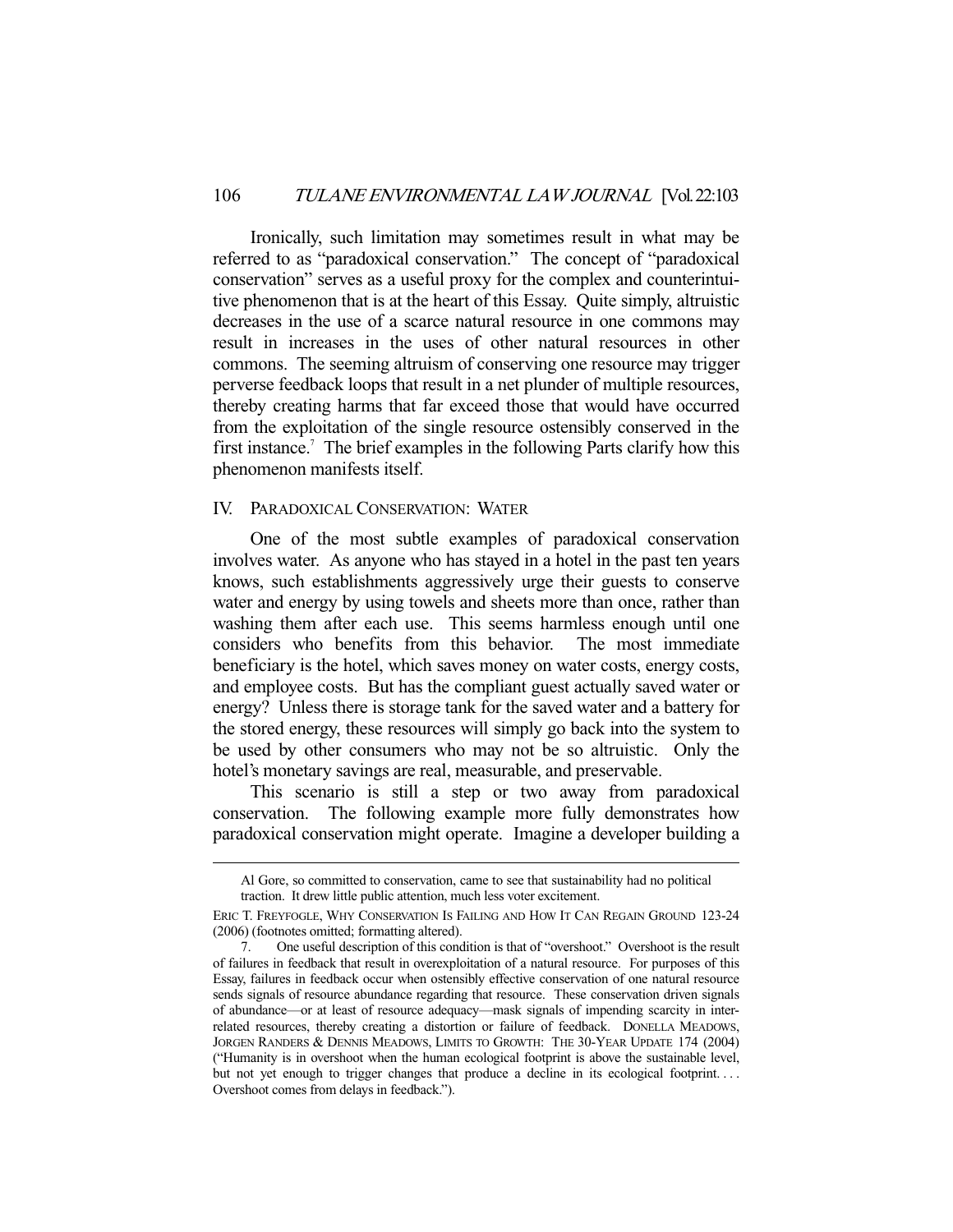residential complex. The local planning department requires that all toilets utilize a low flow mechanism to save water. The developer also designs the homes to minimize the amount of grass needing to be watered. One of these already water-efficient homes is purchased by an altruistic and environmentally conscious couple. This couple further reduces its water and energy consumption below the norm by installing front loading washing machines and energy efficient dryers. They also save water by living environmentally responsible lifestyles, making numerous personal sacrifices like short showers, not flushing toilets until necessary, not washing their cars, and so on.

 In this example, our couple actually does save water. Presumably, if there are enough conserving households, the municipal or private water purveyor can measure this reduction in usage, perhaps directly from water meters or indirectly through measurements of the aquifer. So, the question becomes, what happens to the saved water? Is it pumped back into the aquifer to be saved for future generations? Is it stored in giant tanks that will hold the water for hundreds of years? If the norm prevails, the answer is "no."8

 What actually occurs is that this couple's altruism, combined with the collective altruism of others, sends perverse economic and resource availability signals. Such signals have negative impacts, the worst of which may be that the conservation of water will allow the local planning department to attest that there is sufficient water to allow additional development. If water availability was either the sole limitation on development, or even one of a several limits, the conservation will have directly resulted in more homes being built and new demands on other natural resources. This last idea is worth exploring further.

 Imagine that a developer puts up a hard-fought battle with the planning department and the public to build a new multiuse, multifamily mega-development. The best argument that project opponents have is the lack of adequate long-term water supply. A hydrologist testifies that because of the success of the local water conservation program, there is adequate water for this new development. The factual arguments of the project's opponents unravel, and the development is approved.<sup>9</sup>

 <sup>8.</sup> Not only will the "conserved water" not be saved as drinking water for future generations, but it may also be lost for other critical future uses such as food crop irrigation. Id. (noting the relationship between water consumption and the resulting reduction in the amount of water dependent crops under cultivation).

 <sup>9.</sup> In a review of the literature addressing the relationship of water supply and urban planning, one finds an unexpectedly wide range of approaches. For example, one might fairly expect that a finite and diminishing aquifer would automatically equate to a limited future growth scenario. See, e.g., PHILIP R. BERKE, DAVID R. GODSCHALK, EDWARD J. KAISER & DANIEL A.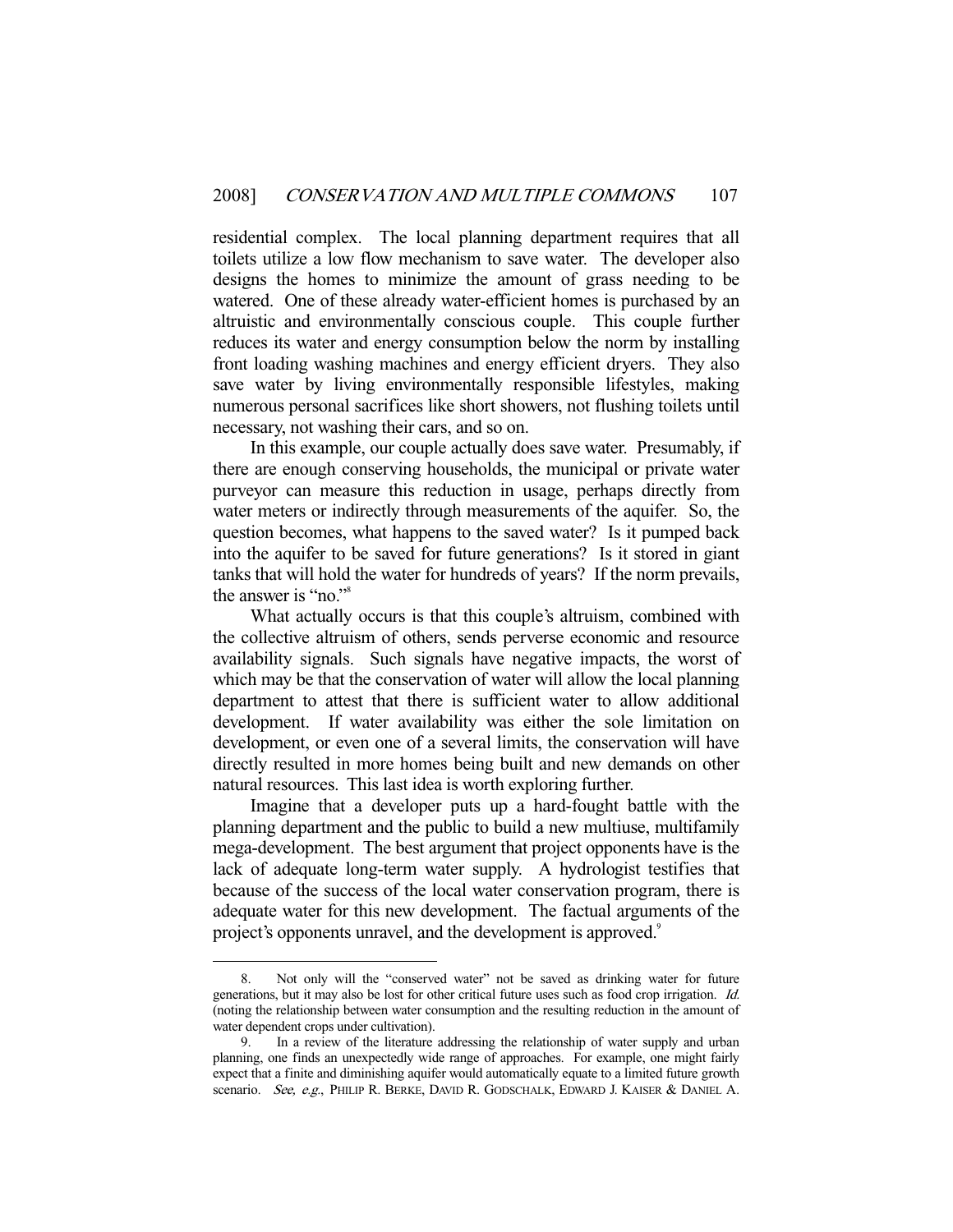The natural resources exploited in the new development are immense, including fossil fuels, forest products, concrete (which uses tremendous energy to make),<sup>10</sup> various metals, such as copper for the wiring (today at a premium), $\frac{11}{11}$  glass, and so on. The electricity consumed in construction of the new development depletes even more natural resources. Further adding to the increased resource consumption resulting from paradoxical conservation, one also has to remember that each new residence or commercial establishment is a new water consumer, plundering the water others attempted to save.

 We have to ask ourselves: Were all those short showers worth it? Was not the putative conservation ultimately consumptive, both positively and negatively? Did the water conservation not circuitously send perverse economic and resource availability signals? Have we not created a pernicious new twist of the tragedy of the commons by creating a tragedy of multiple commons? $12$ 

-

10. GEORGE MONBIOT, HEAT: HOW TO STOP THE PLANET FROM BURNING 198-99 (2007).

11. Heather Walsh, Chile Power Crunch May Cut Copper Output, Spur Record, BLOOMBERG TELEVISION (Apr. 9, 2008), http://www.bloomberg.com/apps/news?pid=20601109& sid=a9lkWu0s\_TS8&refer=home; see also MEADOWS, RANDERS & MEADOWS, supra note 7, at 99-102 (explaining the escalating need for resources such as steel concrete, copper, aluminum, and plastic, which correlates with rising population levels).

 12. This Essay focuses on the perverse effects of signals of scarcity and of abundance (and everything in between) in cohorts of natural resources. As discussed above, one example of such a perverse effect occurs when water conservation sends the signal of adequate amounts of water for future development. Based on this signal, additional development is planned for and implemented, resulting in ferocious depredations of cohort resources such as wood products and

RODRIGUEZ, URBAN LAND USE PLANNING 254 (5th ed. 2006) ("[T]here can be no significant development at urban densities without both water and sewer services."); ROBERT BRUEGMANN, SPRAWL: A COMPACT HISTORY 65 (2005) (addressing the limiting effect of water on urban development by noting that in Los Angeles "where the relatively dense subdivisions stop, the desert begins"). Nevertheless, most references addressing this issue assume that if the development is planned for and built, the water will somehow follow. In some instances, the "new" reserves of water may be the result of educating the public about reducing water consumption, installing water meters, or planning water allocations carefully to meet future demands. See, e.g., PLANNING AND URBAN DESIGN STANDARDS: STUDENT EDITION 64 (Frederick R. Steiner & Kent Butler eds., 2007) ("Land-use planners are beginning to try to control growth in sensitive aquifer areas by considering the cumulative inputs of all potential development within a resource area, known as build-out analysis, and allocating water consumption demands accordingly."). In other instances, new infrastructure such as pipelines or canals may be constructed. Humankind has been nothing if not ingenious at finding water in one location and moving it to another. ROBERT GLENNON,WATER FOLLIES: GROUNDWATER PUMPING AND THE FATE OF AMERICA'S FRESH WATERS 210 (2002) ("Americans have shown limitless ingenuity in devising technological fixes for water supply problems by altering the hydrologic cycle to sustain existing usage."). Regardless of which of the above scenarios is in play (and particularly in the first scenario), signals that conservation is effectively saving water will undoubtedly trigger changes in the planning process that will ensure that infrastructure is ready and waiting for new resourcedevouring development that, but for the assumption of an adequate water supply, would likely not have made it off the urban planners' drawing boards.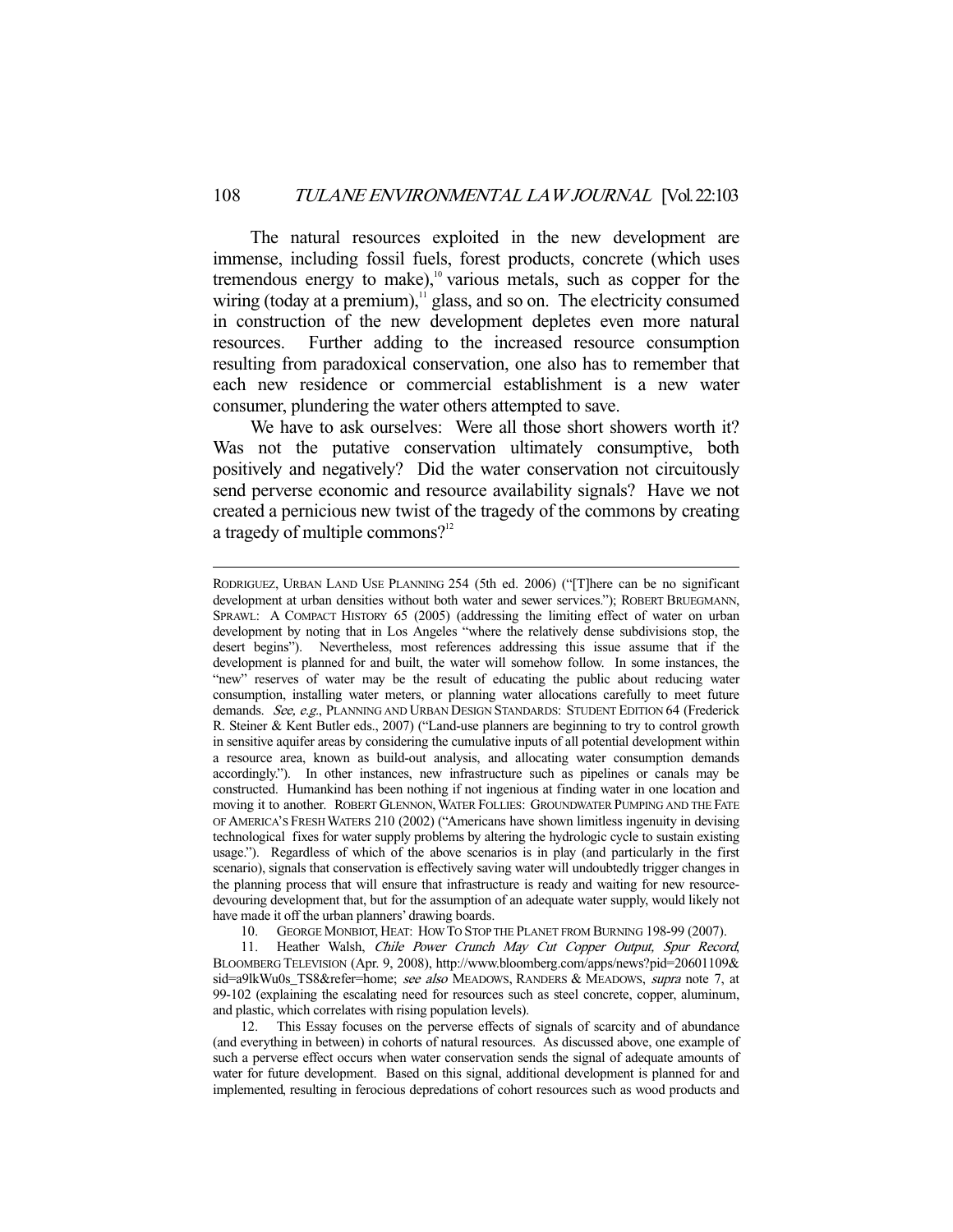#### V. PARADOXICAL CONSERVATION: FOSSIL FUELS

 In the previous Part, we discussed paradoxical conservation based on conservation of water. The ostensible benefits stemming from the reduction of fossil fuel use in automobiles is an equally compelling example of paradoxical conservation. It is common knowledge that Americans love automobiles. Worse yet, Americans love big automobiles.13 To counter the immense fossil fuel consumption of the sport utility vehicles (SUVs) that prowl the roads, new hybrid automobiles (operating on gasoline and electrical energy) are being sold (though in relatively small numbers). $14$  In comparison with the gas-sucking SUVs, the hybrids sip a relatively tiny amount of fuel. $15$ 

 To perform another mental experiment on our water conserving couple, let's imagine that after buying their new energy-efficient home, they also bought a hybrid automobile. Not only did they buy an energyefficient hybrid, they drive it as little as possible and, when they do drive it, they drive it as slowly as possible to save energy. The question is: Where does all that saved gasoline go?

 We know that our couple did not keep the saved gasoline in either an underground or aboveground storage tank. The first solution would likely be illegal, and the second solution would be unattractive and a fire hazard. Accordingly, in the absence of a means to permanently store the

fossil fuels. While this understanding of paradoxical conservation may have somehow avoided discussion in recent literature, it is not entirely novel. In the work Managing Water as an Economic Resource, author James Winpenny argues that false price signals stemming from water subsidies result in overexpansion of urban areas, an argument similar to that made in this article. As noted in *Managing Water as an Economic Resource*:

The failure to treat water as an economic (i.e., scarce) commodity has perverse dynamic effects, through its encouragement of a high rate of growth of waterdependent sectors. . . . Major water-using and polluting industries have been indulged through policies of protection and import substitution; the price of their water and pollution has not been large enough to influence their viability or growth. Underpricing urban household water can even be said to have encouraged the overexpansion of cities. Conurbations such as Mexico City, Santiago, Beijing, Delhi, etc. are starting to experience major water shortages, caused in part from the 'subsidy' to their expansion, due to the failure to charge residents and commercial users the full cost of their water.

JAMES WINPENNY, MANAGING WATER AS AN ECONOMIC RESOURCE 17 (1994) (emphasis added).

<sup>13.</sup> MICHAEL BROWER & WARREN LEON, THE CONSUMER'S GUIDE TO EFFECTIVE ENVIRONMENTAL CHOICES: PRACTICAL ADVICE FROM THE UNION OF CONCERNED SCIENTISTS 90 (1999).

<sup>14.</sup> Dee-Ann Durbin, US Hybrid Sales Up 38 Percent in 2007: Prius Leads the Pack, BOSTON.COM (Apr. 21, 2008), http://www.boston.com/business/articles/2008/04/21/us\_hybrid\_ sales\_up\_38\_percent\_in\_2007\_prius\_leads\_the\_pack/.

 <sup>15.</sup> TIM FLANNERY, THE WEATHER MAKERS: HOW MAN IS CHANGING THE CLIMATE AND WHAT IT MEANS FOR LIFE ON EARTH 280 (2005).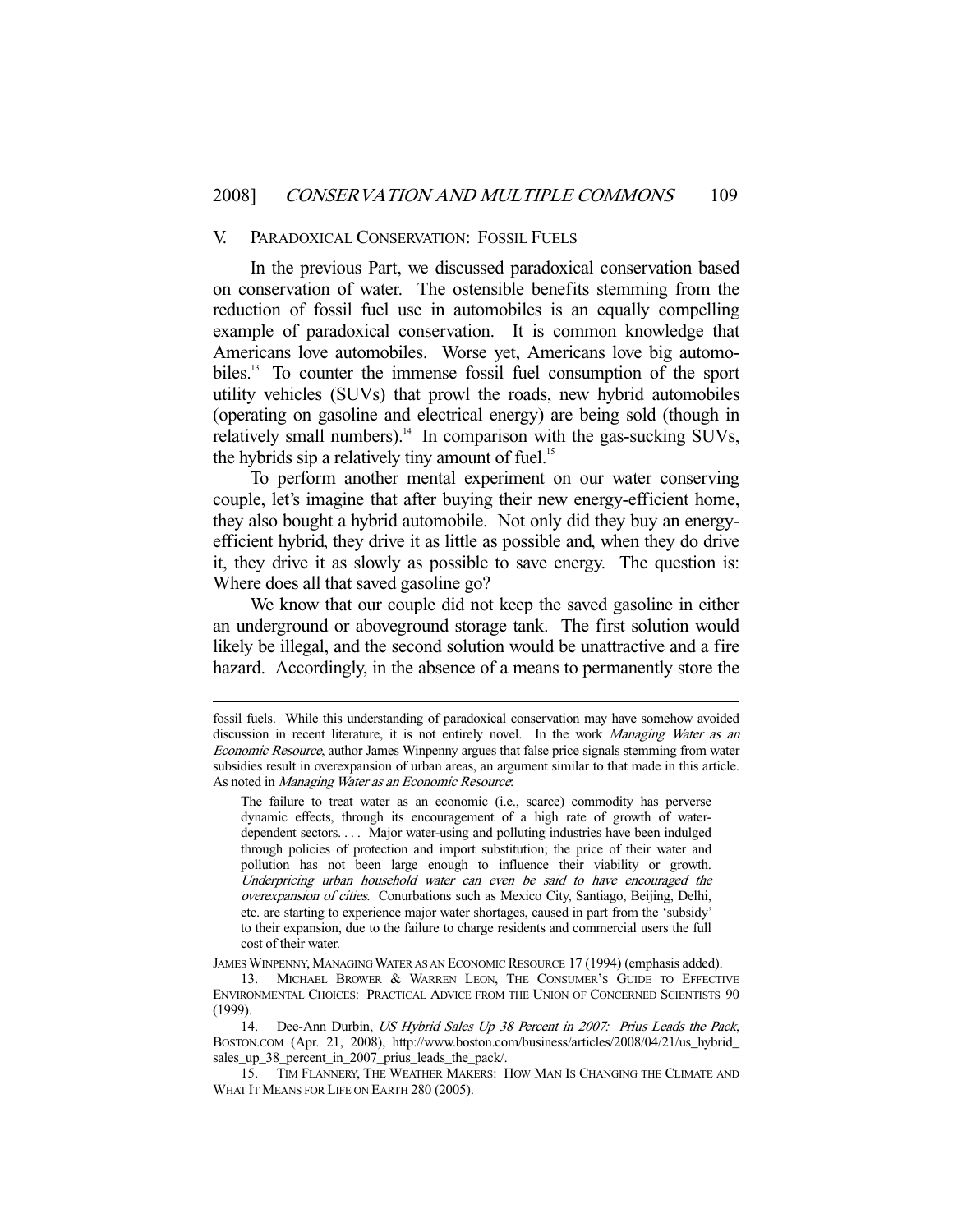gasoline they saved, it simply stays in the system until it is purchased by other motorists.

 The gasoline saved by our couple will send the same perverse economic signal to automobile manufacturers, automobile dealers, urban planners, and politicians as did the conserved water. And, presumably, we will have the same cross-system consumption. That is, the apparent reduction in the use of one resource will paradoxically trigger increased consumption of other resources normally modulated by the scarcity or abundance of a single keystone resource.

 Assuming this happens, new automobiles will be manufactured, as well as new roads on which to drive them. Together, the construction of new automobiles and new roads will consume more energy and a vast array of natural resources, including rubber, metals, and petrochemicals.<sup>16</sup> Moreover, these endeavors will spew enormous amounts of carbon into the atmosphere, directly contributing to global warming.<sup>17</sup> Thus, the manufacture of vehicles and construction of roads will further tax our fragile atmospheric reserves. Ultimately, the perverse economic signal sent by individual, altruistic, fuel-saving behavior will result in a grab for those preserved natural resources to be used by armies of new cars, trucks, and SUVs just waiting to burn those "saved" petroresources.<sup>18</sup>

 Again, what has our altruistic and self-sacrificing couple saved? Nothing, really. Worse, they have engaged in paradoxical conservation by reducing their use of the one resource that would most limit the manufacture and use of new fossil fuel-powered automobiles.

# VI. PARADOXICAL CONSERVATION: ELECTRICITY

-

 More than the usage of water and fossil fuels, the consumption of electrical energy serves as a proxy for many other natural resources. These resources include hydropower from dams, wind power, power from coal and other fossil fuel-fired electrical plants, and nuclear power. The use of any one of these resources can trigger a cascade of

 <sup>16.</sup> ELIZABETH KOLBERT, FIELDS NOTES FROM A CATASTROPHE: MAN, NATURE, AND CLIMATE CHANGE 133-32 (2006) ("On average, every single person in America generates twelve thousand pounds of carbon per year. . . . The largest single source of carbon emissions in the United States is electricity production, at 39 percent, followed by transportation, at 32 percent.").

 <sup>17.</sup> The United States produces more than one-quarter of all greenhouse gas emissions. ROBERT HENSON, THE ROUGH GUIDE TO CLIMATE CHANGE: THE SYMPTOMS, THE SCIENCE, THE SOLUTIONS 38 (2006). This is despite the fact that Americans constitute five percent of the global population. Most emissions come from burning fossil fuels for energy and transportation. Id. Transportation accounts for thirty percent of all U.S. emissions. Id. at 303.

<sup>18.</sup> This is an example of "overshoot." See MEADOWS, RANDERS & MEADOWS, supra note 7, at 174.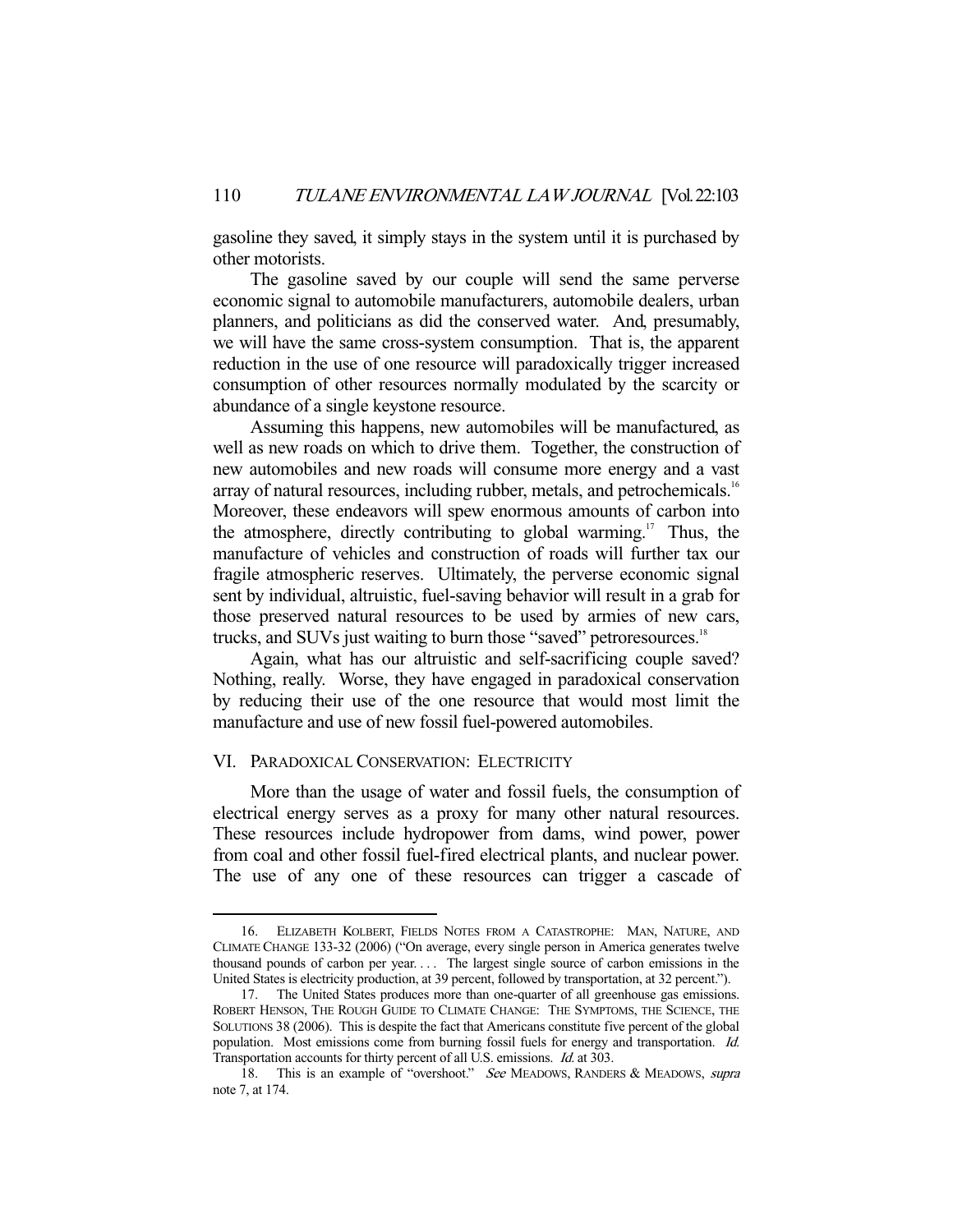environmentally harmful consequences. To begin with, the use of dams to generate hydropower can devastate anadromous fish species like salmon.<sup>19</sup> The areas flooded by the water held back by the dams can include both irreplaceable natural habitat—habitat that is perhaps home to threatened, and endangered species—and sites of historical, archeological, and paleontological value.<sup>20</sup> Even wind power, which is arguably the cleanest method of energy capture listed here, $2<sup>1</sup>$  creates its share of environmental harms. Wind-powered turbines have been described as ugly, a blight on the landscape, noisy, and dangerous to bird species that end up sliced and diced by the enormous blades.<sup>22</sup>

 Unfortunately, electrical generating plants also tend to impact the negative commons on a far larger scale than water usage and fossil fuels.<sup>23</sup> Coal-fired power plants are the dirtiest forms of electricity generation in terms of atmospheric pollution, spewing billions of tons of particulates and gases into the atmosphere that contribute to global warming on a large scale.<sup>24</sup> Electricity generation is thus a tempting target for conservation-driven reductions. $^{25}$ 

 When juxtaposed against the harms just described, one might ask what possible harm could result from replacing incandescent light bulbs with energy saving florescent bulbs. Acts of conservation, such as the use of low-wattage lighting, seem consistent with opposition to largescale power projects by sending market signals that additional electricity generating plants are no longer needed. Likewise, what harm could come of industries developing less energy intensive means of production, say, in the aluminum producing industry?

 Unfortunately, there is no great "energy battery" in which all the saved energy can be stored. Voluntary reductions in residential, commercial, or industrial settings just mean more electricity for newcomers, who themselves will consume multiple resources and the

 <sup>19.</sup> RICHARD B. PRIMACK, ESSENTIALS OF CONSERVATION BIOLOGY 227 (3d ed. 2002) ("The majority of U.S. Pacific salmon stocks face moderate to high extinction rates as the rivers that they use to spawn are damaged and dammed.").

<sup>20.</sup> Id. at 613-18; Hetch Hetchy: Time To Redeem a Historic Mistake, SIERRA CLUB, http://www.sierraclub.org/ca/hetchhetchy/photo\_gallery.asp (last visited July 14, 2008).

<sup>21.</sup> HENSON, *supra* note 17, at 298.

 <sup>22.</sup> Id.

<sup>23.</sup> World Nuclear Ass'n, Global Warming, GLOBAL WARMING-THE SCIENCE, http://www.world-nuclear.org/info/inf59.html (last visited July 8, 2008) ("Electricity generation is one of the major sources of carbon dioxide emissions, providing about one third of the total. . . . Coal-fired generation gives rise to twice as much carbon dioxide as natural gas per unit of power at the point of use  $\dots$ .").

 <sup>24.</sup> Id.

<sup>25.</sup> BROWER & LEON, *supra* note 13, at 66.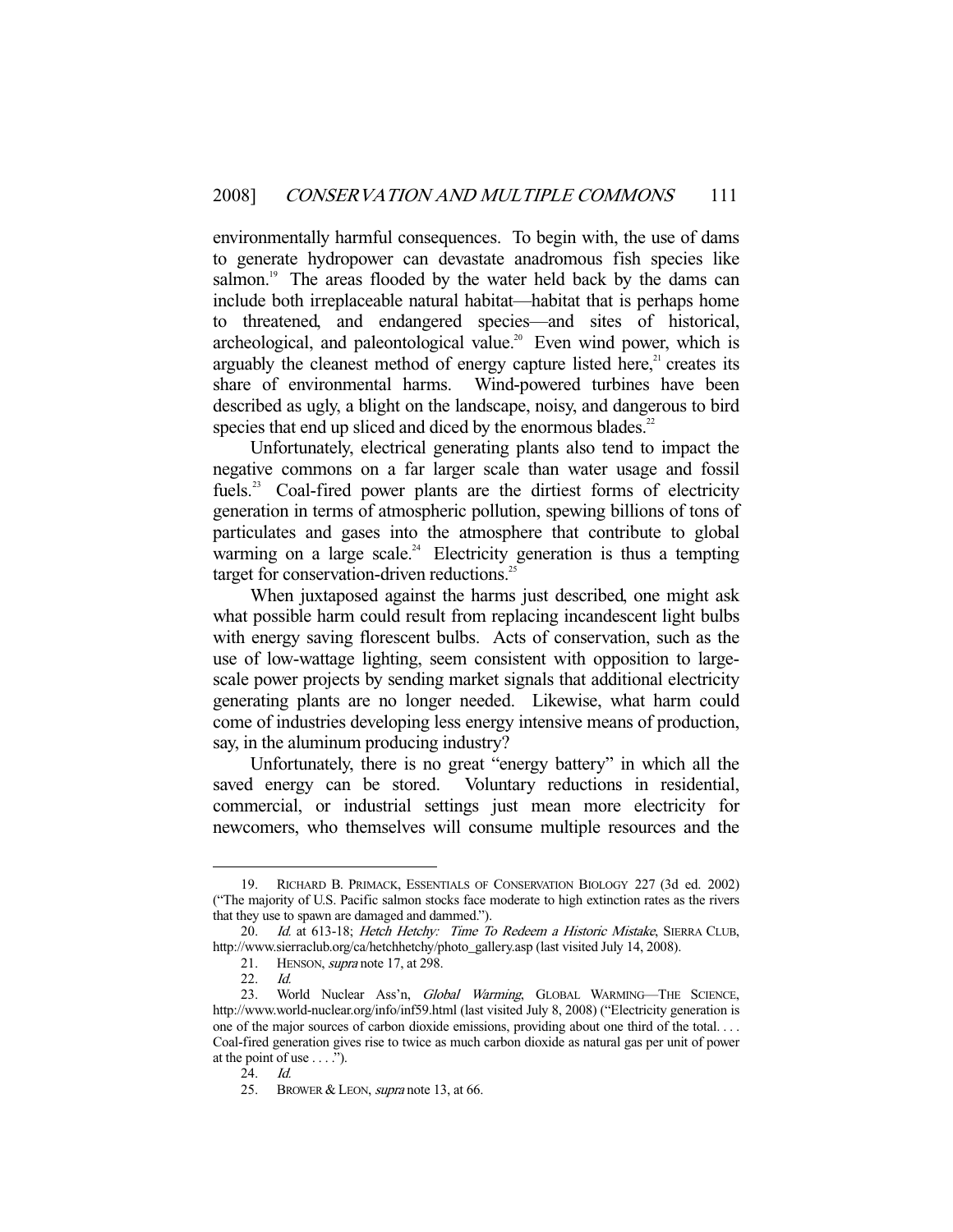"extra" electricity. We arrive again at the conclusion that ostensibly altruistic energy conservation, in the absence of any absolute limit on the amount of electricity generated, signals to the regulating bodies that there is more energy available to exploit. Such signals, in turn, trigger the manufacture, sale, and use of more energy hungry products and the upscaling of energy usage overall.

#### VII. MANIPULATION OF THE LIMITING RESOURCE

### A. Depleting the Limiting Resource

-

 The most obvious solution to paradoxical conservation is simply to maintain the consumption status quo until the limiting resource is completely and finally depleted. There are numerous problems with this. For example, if we continue to exploit earth's oil reserves, we will eventually run out of oil,<sup>26</sup> thereby achieving a stable state in which the lack of oil limits the use of other resources. In the meantime we will have emitted into the atmosphere many millions of tons of carbon, $2^7$ exacerbating global warming, $2^s$  and likely pushing us past the tipping point beyond which global warming and its worst consequences become irreversible.<sup>29</sup>

 There is also a practical problem related to exhaustion of a resource by individual action or by maintaining the status quo. This problem relates to the depletion of resources for which efficient distribution systems have been put in place. In other words, not only can the depletion of a limiting resource result in unwanted side effects such as pollution (as mentioned above), but it is difficult to deplete the limiting resource by any deliberate, localized use or overuse in the first instance. This is because providers of limiting resources such as water, gasoline, and energy are always either themselves masters at moving their product from the generating location to the consumption location or are working in conjunction with large industries that specialize in transportation of the limiting resources. In fact, the systems of resource transport are such

 <sup>26.</sup> JEREMY LEGGETT, THE EMPTY TANK: OIL, GAS, HOT AIR, AND THE COMING GLOBAL CATASTROPHE (2005); Ian Sample, Final Warning, NEWSCIENTIST, June 25, 2008, at 32-37 ("Price is just the start of it. We need to kick the petroleum habit or we'll soon be in real trouble.").

 <sup>27.</sup> KIRSTIN DOW & THOMAS E. DOWNING, THE ATLAS OF CLIMATE CHANGE 42-48 (2006) (indicating that the United States emitted 1794 million metric tons of carbon from domestic transportation in 2003 and over 1000 million metric tons from the burning of oil, natural gas, and coal in 2002; it would come of no surprise if these numbers are even higher today).

 <sup>28.</sup> IPCC, 2007: Climate Change 2007: Mitigation of Climate Change, supra note 1, at 827-31.

 <sup>29.</sup> Bill Blakemore, NASA: Danger Point Closer Than Thought from Warming, ABC News, May 29, 2007, http://abcnews.go.com/Technology/GlobalWarming/story?id=3223473&page=1.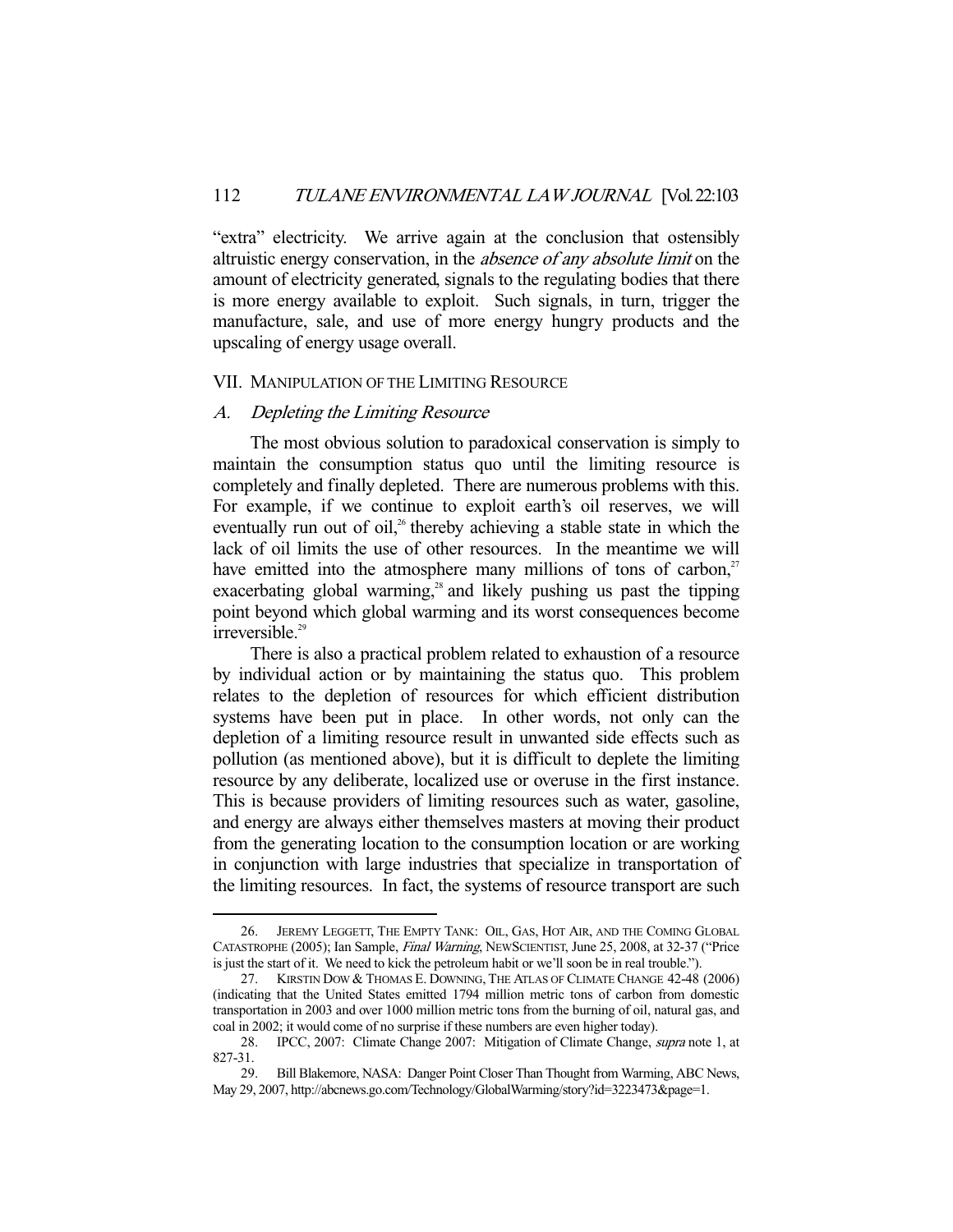a part of our lives that we hardly notice them any more than we do the background features of nature itself. In our everyday lives, we rely on a complex system of pipes and pumps capable of transporting fresh water to us and transporting waste water away. Likewise, fossil fuels are transported to us from remote areas through massive systems of pipes. The infrastructure of electrical transport is equally massive, to the point of becoming nearly invisible in its ubiquity.

 There are two problems we should concern ourselves with here. The first is masking limiting resource scarcity by well-intentioned altruistic abstinence. The second is masking limiting resource scarcity by quickly and covertly delivering limiting resources from areas of abundance to areas of scarcity. In either case, the absence of signals of resource scarcity results in multiresource-consuming industries piggybacking on the apparent availability of the primary limiting resource and amplifying the net positive and net negative incursions into the commons.

# B. Limiting the Limiting Resource

As discussed above, *individual* efforts to conserve natural resources that are needed by natural resource-dependent enterprises in one market may create the perverse result of causing a net increase in resource exploitation over a variety of resources in multiple markets. It is even possible, if not likely, that the preservation of limiting resources at corporate or governmental levels may also create the same unintended result. Accordingly, as just discussed, one overarching resource preservation strategy is to completely *deplete* the limiting resource so that it cannot be used in unison with other resources, thereby creating net reductions in consumption. One dangerous flaw in this strategy is that by reducing the limiting resources to near zero, we will have done so at the cost of increasing incursions into the negative commons. As explained earlier, ramping up tactical consumption of fossil fuels, for example, could maximize the amount of greenhouse gases we inject into our atmosphere and increase the speed and ferocity of global climate change.

A second resource preservation strategy is to *limit*, rather than deplete, the limiting resource. As with depletion of the resource, there are many problems with this strategy, including similar problems to the depletion scenario. The core problem, however, is determining where to place the cut-off point for the availability of the limiting resource. In this sense, the limiting strategy is much like the concept of sustainability. Simply put, it is notoriously difficult to achieve consensus on what level of activity constitutes sustainability for any given resource.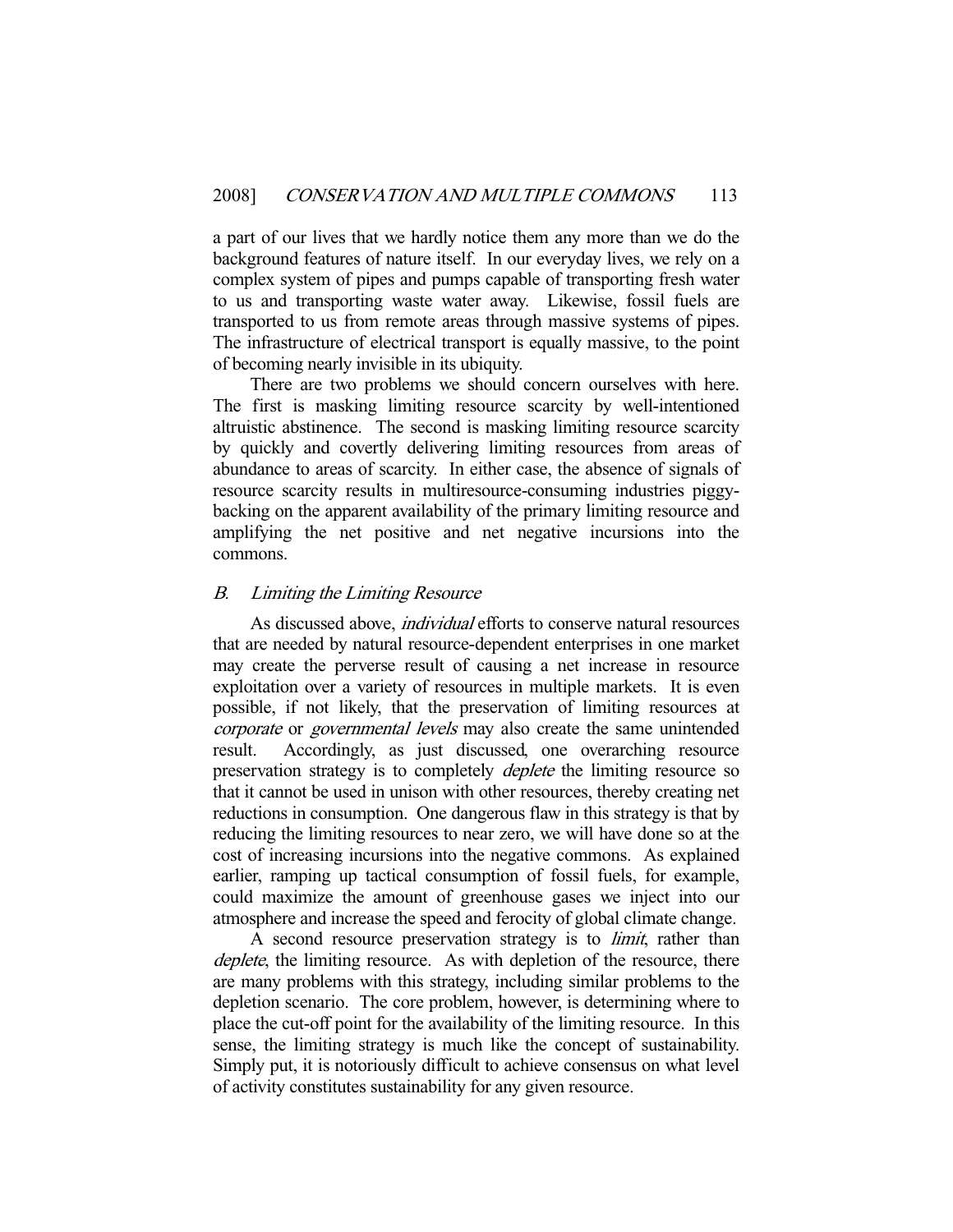Moreover, as noted in the discussion of resource depletion, limiting the use of a limited resource is ultimately a futile enterprise if there are no means to prevent that resource from being diverted to other uses. In the absence of a means of permanently preserving or capping the limiting resource, market forces, and perhaps political forces, will eventually reach the point where peak consumption is again allowed. Once such consumption resumes, so will the environmentally negative downstream effects on secondary resources.

#### C. Conserving and Storing the Limiting Resource

 In the previous Parts, I discussed the two strategies of depleting and limiting "limiting" resources. Of these two strategies, I noted a special problem with further limiting the limiting resources. The problem with limiting the limiting resources is that short of depletion, there is currently no way to achieve an enduring stopping point for the use of the limiting resources. Until such resources are taken off the shelf of the global marketplace, they will be purchased (or stolen) and consumed. Price alone will not be a deterrent, as there will be ways to pass pricing along to consumers or secure governmental subsidies to offset increased procurement costs.

 Restating the problem, humanity has a dismal track record when it comes to preserving natural resources at any point short of imminent, complete depletion. It is this nearly universal proclivity that must be overcome to avoid paradoxical conservation. Water, for example, is stored in a variety of natural "treasuries." These treasuries include streams, lakes, oceans, glaciers, clouds, and aquifers.<sup>30</sup> Of these natural treasuries, aquifers are the most likely to be exploited by humans because they provide relatively easy access to fresh water.<sup>31</sup> The problem presented by fresh water aquifers is how to prevent increases in usage when the water is so readily accessible. This raises the questions and answers that undergird the strategies discussed in this Essay: Who "corks the bottle" and how?

#### VIII. MECHANISMS FOR MANIPULATING THE LIMITING RESOURCE

 It is possible to formulate plausible solutions to paradoxical conservation based on exerting control over limiting resources. However, it is fruitless to suggest the usual mechanisms for exerting such control.

31. Id.

See MARQ DE VILLIERS, WATER: THE FATE OF OUR MOST PRECIOUS RESOURCE 34-36 (2000) (comparing different water sources within the hydrologic cycle).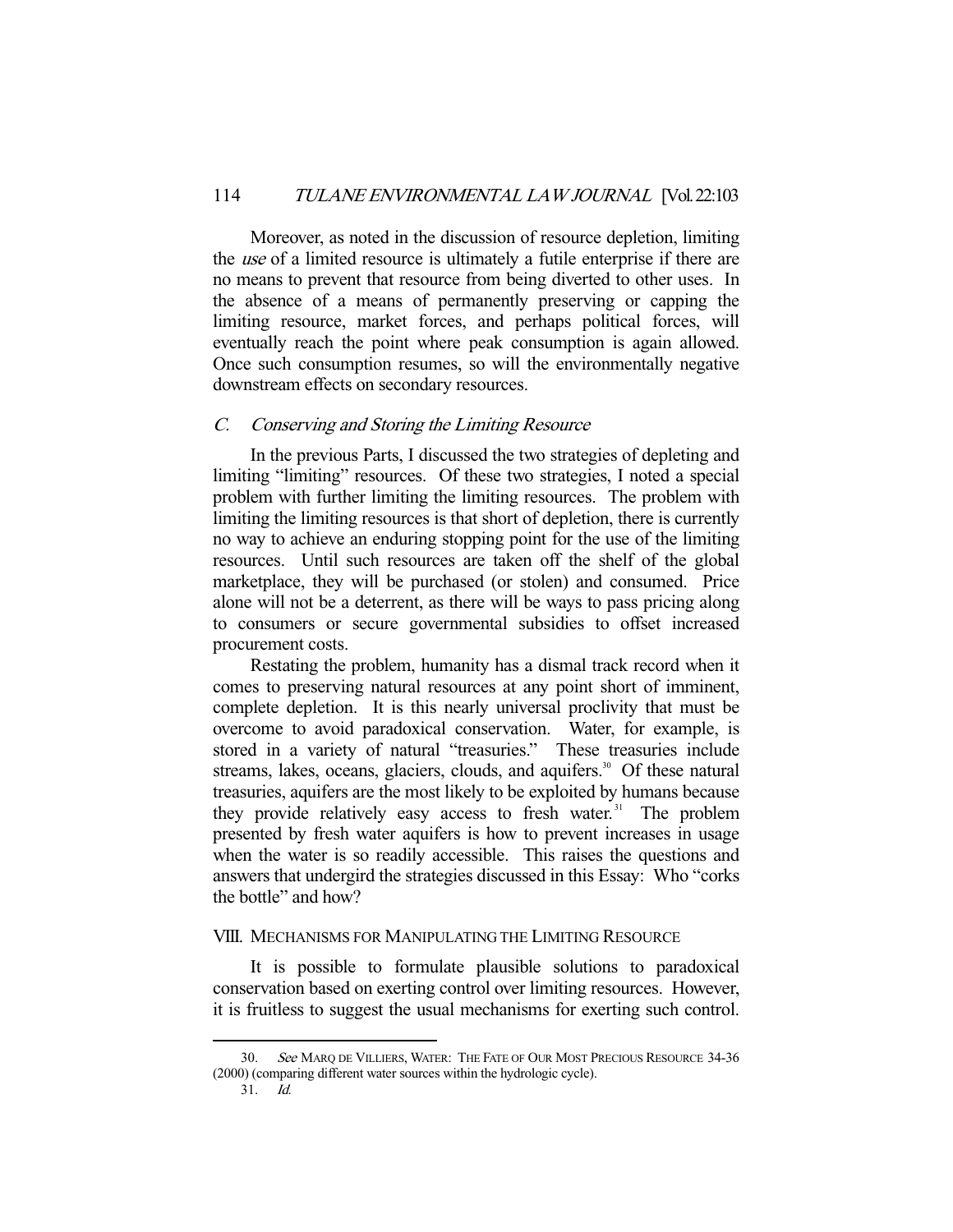Given the history of failed state and federal environmental laws, expecting legislative solutions is not an answer. Moreover, expecting any form of agency discretion to solve the problem is equally unlikely. At this moment in U.S. history, and for the foreseeable future, it is a fair generalization that most state and federal agencies are in the business of permitting use of the commons, perhaps with some occasional limitations. $32$  Specifically, the problem with agencies is that they tend to be highly bureaucratic, slow to act, subject to political winds, and risk averse.<sup>33</sup> The most disillusioning aspect of agencies is that no matter how beneficial a piece of legislation seems, its effects can be thwarted by an agency that is lazy, politically biased, or corrupt.<sup>34</sup> This problem is powerfully stated by Mary C. Wood, Professor at the University of Oregon School of Law:

Agencies ... use permit provisions in environmental statutes to allow massive, unending injury to public resources. Claiming "discretion" to issue permits, government uses statutes as a tool to institutionalize damage to natural infrastructure, undermining the protective purposes of such laws[, which] attracts undue influence by private parties seeking to profit from exploiting and destroying the environment. . . .

Our ... leaders can and must reframe government's *discretion* to destroy Nature into an *obligation* to protect Nature .... [L]eaders can characterize government as a trustee of the natural resources essential to human survival.... [G]overnmental trustees are not at liberty to allow destruction of the property they are charged with managing on behalf of citizens.  $\frac{35}{2}$ 

 Litigation is not the answer either. Litigation is expensive, time consuming, and it presents no guarantee of the desired results. Like legislation, litigation is subject to politically driven jurisdictional line drawing. What may be a legislative or legal victory in one jurisdiction may partially protect a resource while leaving the remaining areas in adjacent jurisdictions unprotected. Even more problematic, political divisions exist at the international level, where we find mega-ecosystems like the northern boreal forests divided by national boundaries, not to mention the internal political boundaries within each nation. Most

. . . .

 <sup>32.</sup> Mary Christina Wood, Nature's Trust: A Paradigm for Natural Resources Stewardship 2, available at http://www.climateactionproject.com/docs/white\_papers/PCAP\_NRT\_prop\_Wood. doc (last visited Oct. 3, 2008).

 <sup>33.</sup> See id. at 1-2.

 <sup>34.</sup> Id.

 <sup>35.</sup> Id. (internal footnotes omitted). Courts have referred to these principles as the "public trust doctrine." *Id.* at 2 n.iv.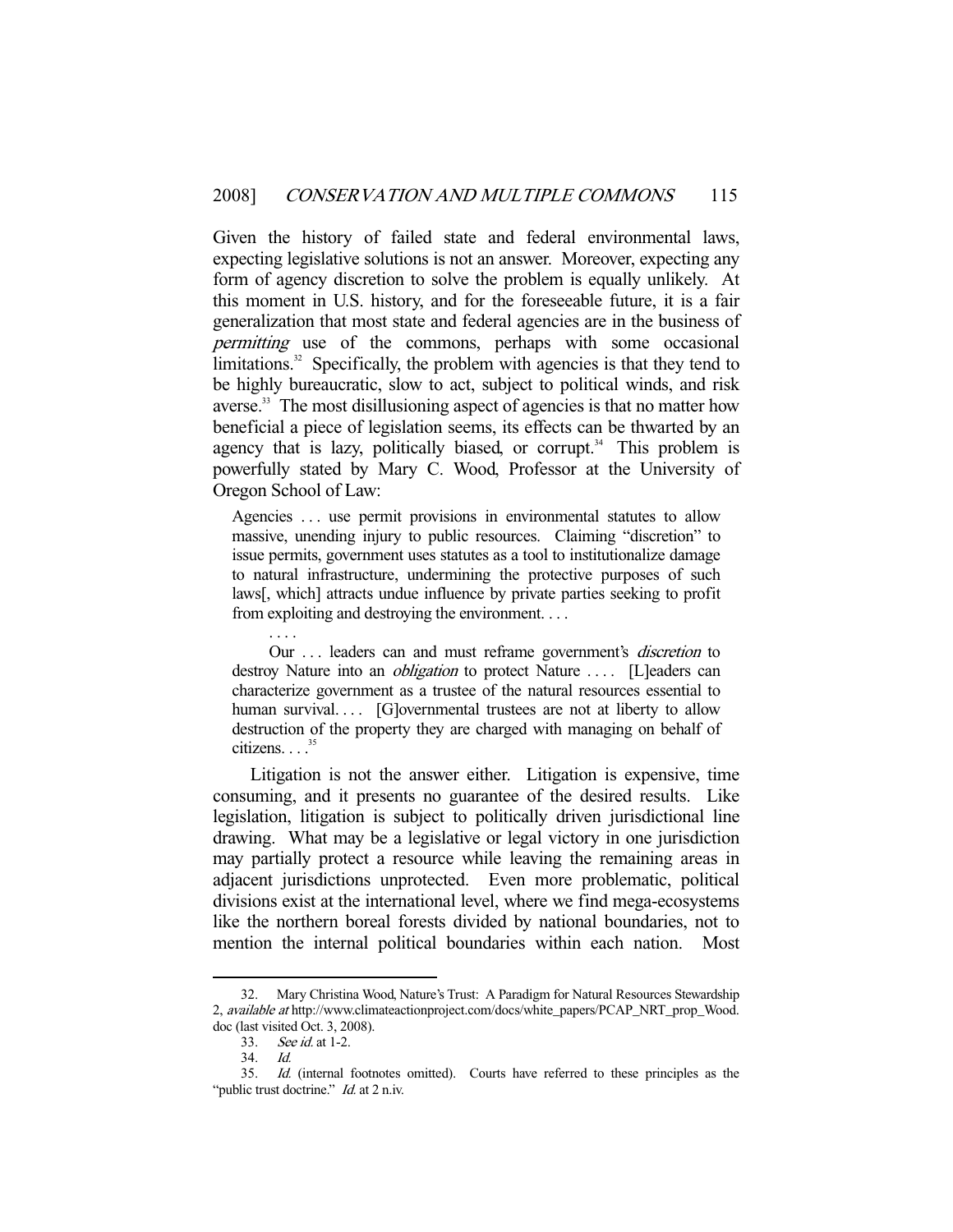problematic are the world's oceans, which represent an immense global commons that various nations have remarkably exploited to the point that our oceans are now replete with "dead zones."<sup>36</sup> Moreover, our oceans are suffering from mass extinctions<sup>37</sup> of oceanic species from overfishing (of both marketable species and "by-catch"), pollution, and global warming.<sup>38</sup>

#### IX. PUTTING THE CORK IN THE BOTTLE

#### A. A Brave New World of Absolutes

 So, how do we stop lifestyle and regulatory changes that conserve limiting resources in such a way that we consume even more resources, both in terms of absolute amounts and variety? Not surprisingly, given our resource-devouring and pollution-spewing world, there is no simple answer. Nevertheless, there are some directional signs on this journey, leaving us with the challenge of both finding and heeding them.

 As discussed, ceasing the use of a limiting resource will have many downstream effects. Hopefully, most of these effects will involve reducing the use of resources that the limiting resource made possible. If one runs out of nails, for example, then one should also cease cutting down trees for lumber. If the nails and wood were for the use of building houses, presumably other, less environmentally harmful materials and methods could be found and developed, and smaller houses could be built. If possible, this state of equilibrium should be preserved legally. One example currently playing out involves the scarcity of oil and gasoline. With gasoline prices reaching heights of over four dollars per gallon, more people are riding motor scooters, and sales of SUVs have decreased dramatically.<sup>39</sup> If gasoline, the limiting resource, can be kept at this price long enough, it might force automobile-based societies to seek alternatives to driving resource-devouring and gas-guzzling SUVs. Such alternatives might include carpooling, using public transit, and bike riding. As a result, the high price of the limiting resource, gasoline, can

<sup>36.</sup> See generally COLIN WOODARD, OCEAN'S END: TRAVELS THROUGH ENDANGERED SEAS (2000) (providing a comprehensive and compelling discussion of humankind's depredations on the planet's oceans and the resulting consequences). For further in-depth discussion of the present-day global warming-caused extinctions of both ocean and land dwelling organisms, see RICHARD ELLIS, NO TURNING BACK: THE LIFE AND DEATH OF ANIMAL SPECIES (2004).

 <sup>37.</sup> See Woodard, supra note 36, at 228. For an extended discussion of planetary global warming caused extinctions from both scientific and ethical perspectives, see MARTIN GORKE, DEATH OF OUR PLANET'S SPECIES (2003).

 <sup>38.</sup> GORKE, supra note 37, at 3.

 <sup>39.</sup> Associated Press, High Gas Prices Are Driving Scooter Sales Up, May 15, 2008, http://www.msnbc.com/id/24620567/.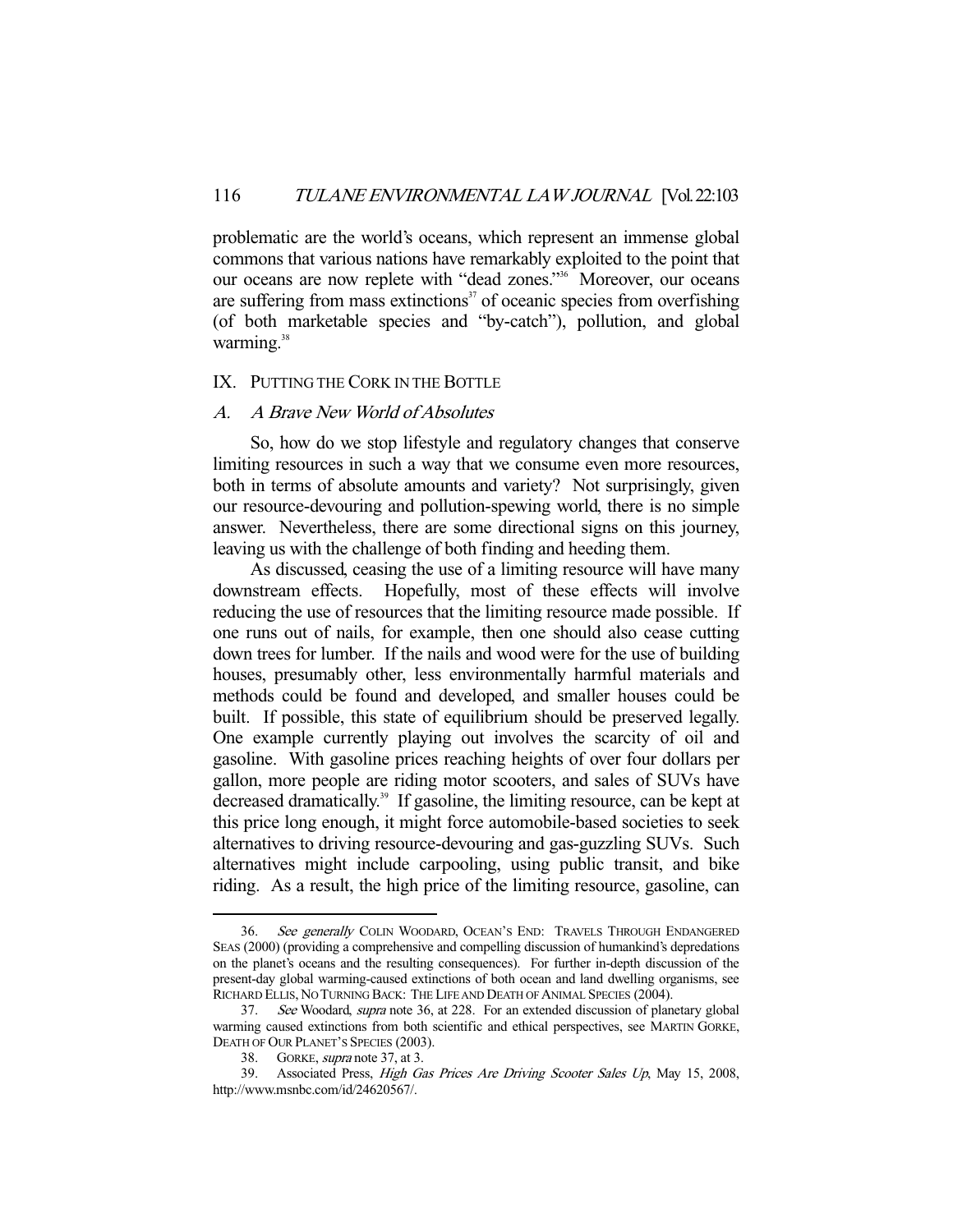result in many positive outcomes, including the sale of more fuelefficient cars and motor bikes, and increased research into cleaner fuels. We can also safely assume that as Americans buy smaller cars and drive less, we are mitigating the impacts of transportation-generated greenhouse gases.

 Because we are forced to wean ourselves from unlimited automobile use, and we are surviving well enough under these conditions, *now* is the time to put the cork in the bottle. From now on, we must live in a world of absolutes. Once humanity has reached the point of exploiting a limiting resource to the point of scarcity or depletion, so that exploitation and use of other limited resources are forced downward, the limiting resource must be permanently "capped" at this level. This may require legal preservation of the state of resource equilibrium. One can imagine that legislative actions like gasoline taxes or gasoline rationing might work. As discussed in greater detail below, there is also the chance that privatizing regulation through the use of nongovernmental organizations (NGOs) might work.

# B. Privatization and NGOs

 To really put the cork in the bottle, both the bottle and its contents could be privatized and purchased by a conservation-directed NGO. The problem with purchasing, of course, is that some form of capital is required, but privatization of resource regulation is certainly possible. In the United States, there are currently more than  $1500$  land trusts,<sup>40</sup> which collectively have found the capital to purchase conservation easements totaling over five million acres as of  $2005$ .<sup>41</sup> Such capital has come in the form of cash donations and from conservation easement donations (which the Internal Revenue Service has facilitated by making such donations tax deductible under I.R.C.  $170(h)$ .<sup>42</sup> The experience of the American land trust community is a sufficient success story and a source of model solutions to inspire our specialized NGOs to form and take action against paradoxical conservation. We can draw hope for the successful reliance on NGOs from the following excerpt from BUILDING THE NEXT ARK, which discusses the role of NGOs in preserving biodiversity:

 <sup>40.</sup> JEFF PIDOT, LINCOLN INST. OF LAND POLICY, REINVENTING CONSERVATION EASEMENTS: A CRITICAL EXAMINATION AND IDEAS FOR REFORM 5-6 (2005).

 <sup>41.</sup> Id. at 6.

 <sup>42.</sup> Id. at 5.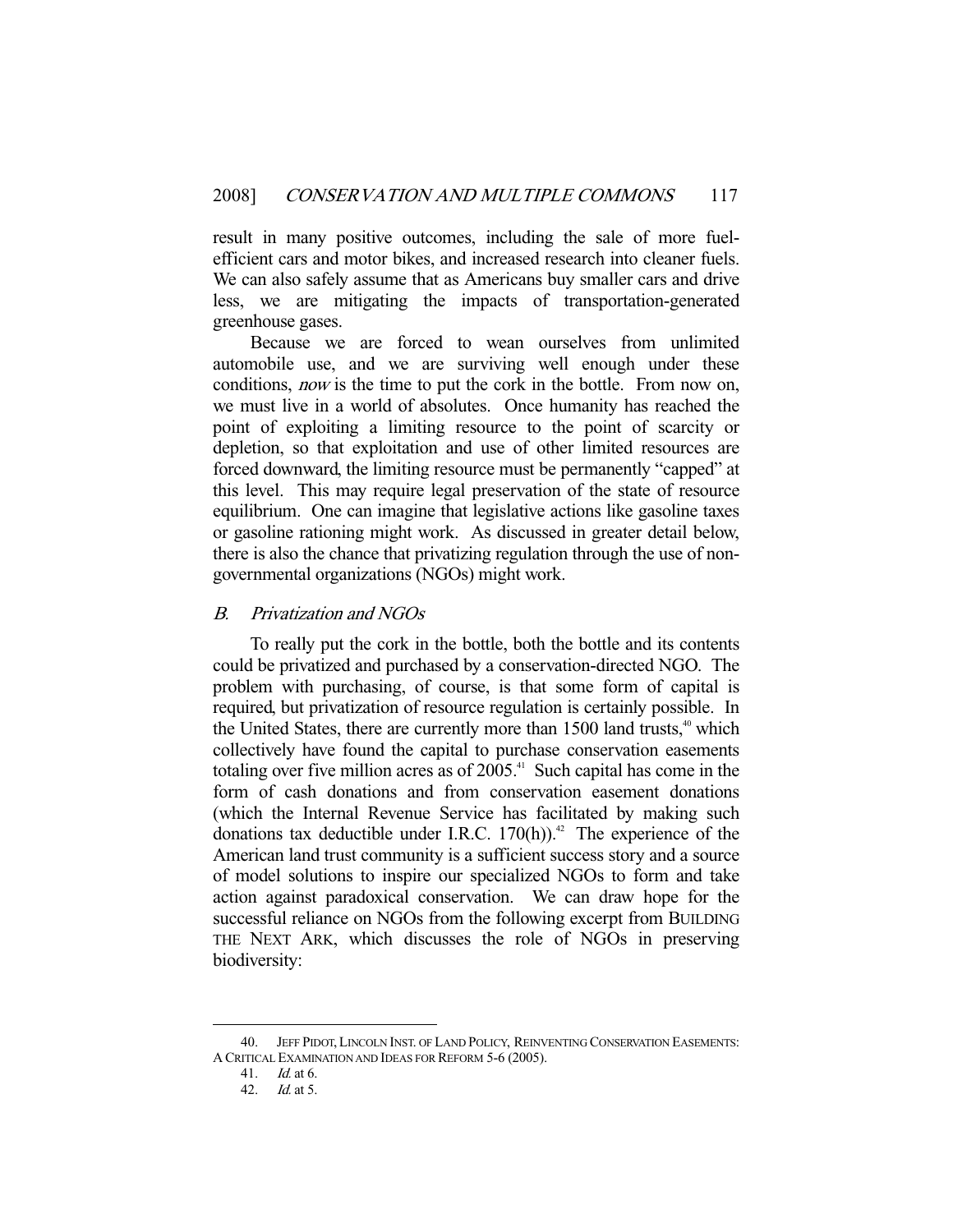A wealth of academic literature positions NGOs as the best, perhaps only, medium suited to bridge [political boundaries]. NGOs are the most effective vehicles to negotiate the treacherous terrain ahead for a number of reasons. NGOs can broker state sovereignty with global community concerns. NGOs can open up the requisite participation channels. NGOs can sow the seeds for an ecological consciousness that will forever foster future  $\dots$  environmental agreements with real enforcement mechanisms.<sup>43</sup>

#### C. Perpetual Restraints on Use

 It is the next step that is the most problematic, the most legalistic, and where the metaphor of putting the cork in the bottle is most apt. Pretend, for a moment, that somehow a nonland trust NGO purchased or otherwise acquired all of the water rights associated with a given aquifer and drainage basin. The actual land serviced by this aquifer is undeveloped, but several large development corporations have purchased land in the area, which has zoning favorable to large-scale residential development. What keeps the cork in the bottle?

 Again, borrowing from the land trust movement, the answer is likely a legal document much like a conservation easement that is binding on all landowners in the service area and is effective in perpetuity. One hurdle for such a document is the extent to which it may conflict with existing laws governing the limiting resource in question. For instance, if water is the limiting resource, any document attempting to "cap" this resource must be consistent with the water law of the relevant jurisdictions. Fortunately, we again have a model from land trust and conservation easement practice. Because conservation easements are easements in gross and create perpetual restraints on alienation, they are at odds with the common law.<sup>44</sup> The only reason that conservation easements are legally binding is because of the Uniform Conservation Easement Act (UCEA), which wipes away the common law impediments to conservation easements, and has been adopted in one version or another in most states.<sup>45</sup> Part of the reason there are over  $18,000^{46}$ conservation easements in this country is because of a visionary modification to the tax code, I.R.C.  $170(h)$ ,<sup>47</sup> which provides the donor of

 <sup>43.</sup> MICHAEL M. GUNTER,JR., BUILDING THE NEXT ARK: HOW NGOS WORK TO PROTECT BIODIVERSITY 9 (2004).

 <sup>44.</sup> Nat'l Conference of Comm'rs on Unif. State Laws, Uniform Conservation Easement Act 1 commissioner's prefatory note (1981) (amended 2007), available at http://www.law. upennedu/bll/archives/uic/ucea/2007\_final.htm.

<sup>45.</sup> *Id.*; PIDOT, *supra* note 40, at 5-6.

 <sup>46.</sup> PIDOT, supra note 40, at 6.

 <sup>47.</sup> I.R.C. § 170 (2001).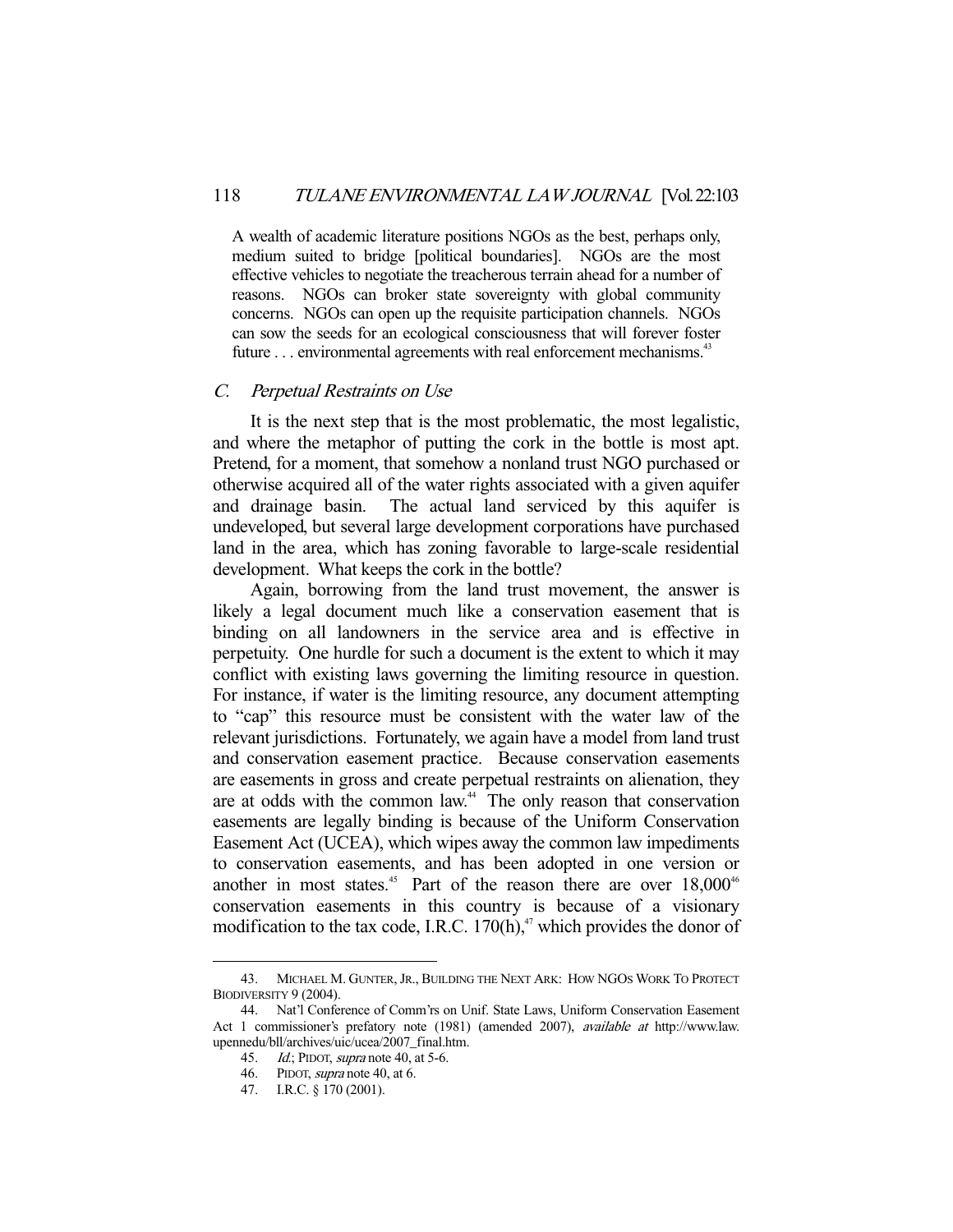a conservation easement with potentially large tax benefits.<sup>48</sup> To oversimplify, one strategy for creating perpetual restraints on the use of limiting resources may be to advocate for a uniform law that, on a resource-by-resource basis, endows such restraints with legal force. Such advocacy could be extended to changes in the tax code, which would create financial incentives for the affected parties to agree to the restraints.<sup>49</sup>

 The underlying principle, as stated above, is that from now on, we must live in a world of absolutes. The use of a limiting resource must be "capped" once it has been exploited to the point of scarcity, forcing a complimentary reduction in the use of other limiting resources. The risk

 <sup>48.</sup> Land Trust Alliance, New Conservation Options for Heirs to Land, http://landtrust. org/ProtectingLand/NewEstateTaxOptions.htm (last visited Oct. 3, 2008).

 <sup>49.</sup> The "putting the cork in the bottle" problem has been addressed in many contexts, but perhaps in none so frontally or so effectively as in the case of forest carbon—offset practice. Because California's registry for carbon offsets is so advanced in comparison with other states, and because it uses the same lexicon as that found in articles and treatises on the subject, the California "model" is helpful in understanding how permanent conservation can be achieved in the case of forest resources. The source of this information is the CALIFORNIA CLIMATE ACTION REGISTRY, FOREST PROJECT PROTOCOL (Version 2.1 Sept. 2007), *available at* http://www.climate registry.org/resources/docs/protocols/project/forest/Forest\_Project\_Protocol\_Version\_2.1\_Sept20 07.pdf [hereinafter FOREST PROTOCOL]. Pursuant to the *Forest Protocol*, two conditions must be achieved before a proposed forest-based carbon offset project can be registered with the California Climate Action Registry (CCAR). The first condition is that of "additionality." Additionality exists when the proposed project would not have occurred "but for" the financial assistance from the CCAR program. In other words, the project must not be something that would have occurred regardless of the CCAR or Forest Protocol. For an excellent discussion of additionality issues, see RICARDO BAYON, AMANDA HAWN & KATHERINE HAMILTON, VOLUNTARY CARBON MARKETS: AN INTERNATIONAL BUSINESS GUIDE TO WHAT THEY ARE AND HOW THEY WORK 24-25 box 2.1 (2007). The second condition is the avoidance of "activity-shifting leakage." Activity-shifting leakage is defined in the *Forest Protocol* as "the displacement of activities from inside the [offset] project's physical boundaries to locations outside of the [offset] project's boundaries, as a direct result of the project activity, causing an increase in emissions outside of the [offset] project's physical boundaries." FOREST PROTOCOL, supra, at 28. One other form of leakage described in the Forest Protocol is "market leakage." Restriction of market leakage is not mandatory but is "strongly encouraged" by the Forest Protocol. Id. at 27. The Forest Protocol defines market leakage as occurring "when the project activity affects an established market for goods, thus causing the substitution or replacement elsewhere and causing GHG emissions that, in effect, offset or mitigate the project's GHG reductions." Id. at 29; see also Sandra Brown, Ian R. Swingland, Robin Hanbury-Tenison, Ghillean T. Prance & Norman Myers, Changes in the Use and Management of Forests for Abating Carbon Emissions: Issues and Challenges Under the Kyoto Protocol, in CAPTURING CARBON & CONSERVING BIODIVERSITY: THE MARKET APPROACH 48-50 (Ian R. Swingland ed., 2002) (discussing additionality and leakage). It is interesting to note that many of the scenarios which give rise to activity-shifting leakage or market leakage, as described above, also represent a form of paradoxical conservation as discussed in this Essay. For example, in cases where the project avoids deforestation, thereby preventing development, the outcome prevented by avoided deforestation in one location may nevertheless occur as the project is moved to another location that is not protected by the project. Accordingly, whether the forest offset program in the Forest Protocol will result in net reductions of the harms of global climate change is unclear.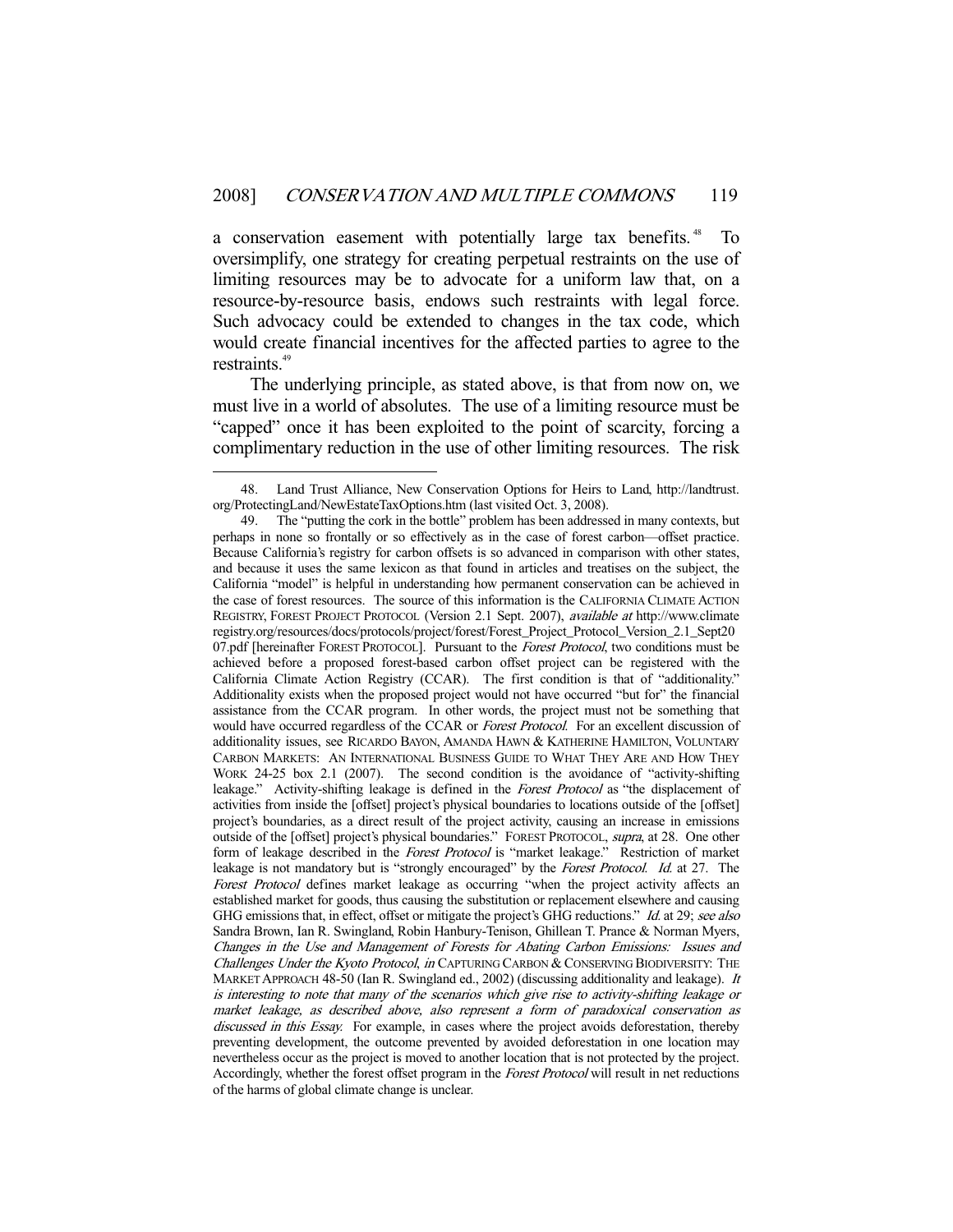in the examples in this Essay is any chance that the cork will be removed and the limiting resource allowed to be used, resulting in a feeding frenzy in which both the primary limiting resource and the downstream resources will be decimated with an unstoppable ferocity as pent up market forces are released. Imagine that a "cork" has been put in the "bottle" for an aquifer that supplies a residential area. If that cork is somehow removed, inevitably the multitude of profit-seekers whose endeavors had been halted by limitations on water use will rapidly mobilize and resume their consumption of multiple resources as they expand and enlarge the residential area.

#### X. CONCLUSION

 Earlier in this Essay, three limiting resources were briefly discussed: water, fossil fuels, and electricity. I argued that for individuals or institutions or governments, the piecemeal or individual and noncollective limitation on the use of such resources could have the unintended and paradoxical result of increasing the use of other resources. The best example of this is water. When individuals act altruistically and deny themselves the full use of the water they are allotted, they are not actually "saving" water. In fact, the surpluses of a "limiting resource" created by voluntary reduction in use, and even by regulatory restrictions in use, only makes that water available for new developments, which will consume a large variety of natural resources.

 The solution suggested by this Essay is to privatize limiting resources and mimic land trusts in their use of conservation easements to create absolute and perpetual restraints on usage. What this Essay leaves unaddressed are the mechanics of effectuating such a system. Because the multitude of limiting resources differ so greatly, it is unlikely that the technical knowledge gained in perpetually restricting any one resource would translate easily to another. Indeed, it would be a monumental undertaking to properly limit the usage of a single particular resource but not an impossible one.

It is time to give up the *mindless consumption* of certain nonrenewable natural resources. Moreover, it is time to quit the *mindless* conservation of certain resources—in particular, those resources that are conserved only to be reallocated to new users who will leverage them to consume other resources. When any substantial amount of a scarce resource is preserved as a result of altruistic behavior within a system that reallocates those savings to others, the availability of the limited resource will be used to exploit the other resources of a larger whole. Consequently, the only means of protecting the whole is to "cork the